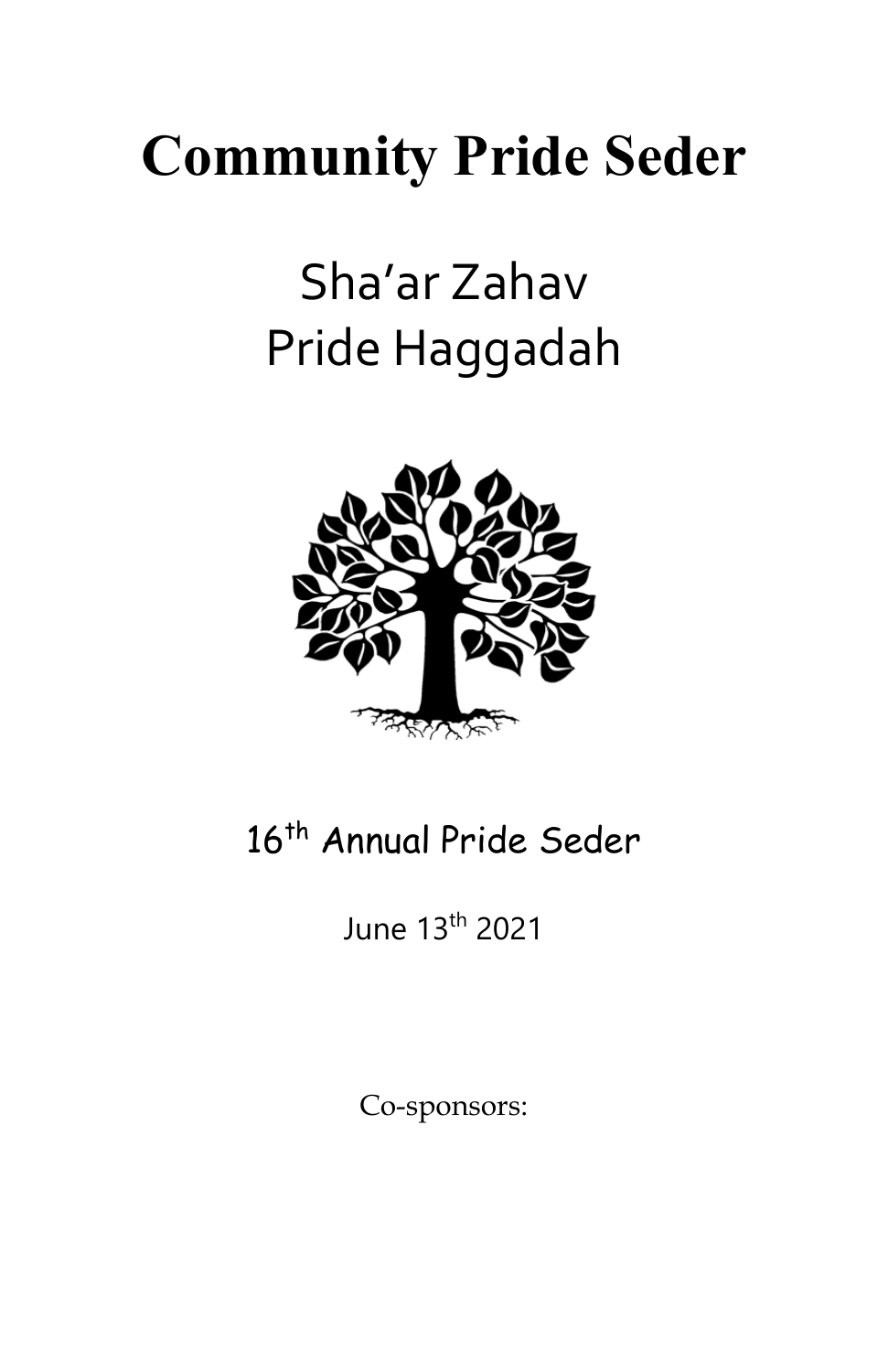#### **Kadesh – Sanctification**



When you hear the words "Pride Seder" you might think – "A Seder is for Passover!" In the  $17<sup>th</sup>$  century the Kabbalists in Safed created a Seder for Tu B'Shevat, the New Year of the Trees. And it says in the Talmud that at the New Year we should eat foods that grow abundantly, like pumpkins, beans, leeks, beets, and dates. To this day some communities hold a Seder on the first night of Rosh Hashanah which includes those foods.

So even if there were no other Seders, it would be entirely appropriate for LGBTQ Jews to create a ritual meal to celebrate our liberation from Mitzrayim, The Narrow Place of exclusion and oppression, as we've been doing at Sha'ar Zahav since 2005.

Some elements of this Seder will be familiar. There's a Seder plate, with different items on it than those found at Passover. We'll drink several glasses of water, not wine, because it's the source of life, and in solidarity with those in recovery. At traditional Seders we wash our hands. Because Queer Jews have been told for so long that we're impure, tonight there will be no ritual hand washing, to affirm that we come to this table whole and pure. At Passover a piece of matzah – the afikomen – is broken in two and half is hidden to be found later. At this Seder there will be no afikomen. We, our lives, and our stories, were hidden for too long. Tonight, we sit together in community, out, free, and proud. So come, sit, and join us for this Seder of Freedom. Chag Sameach!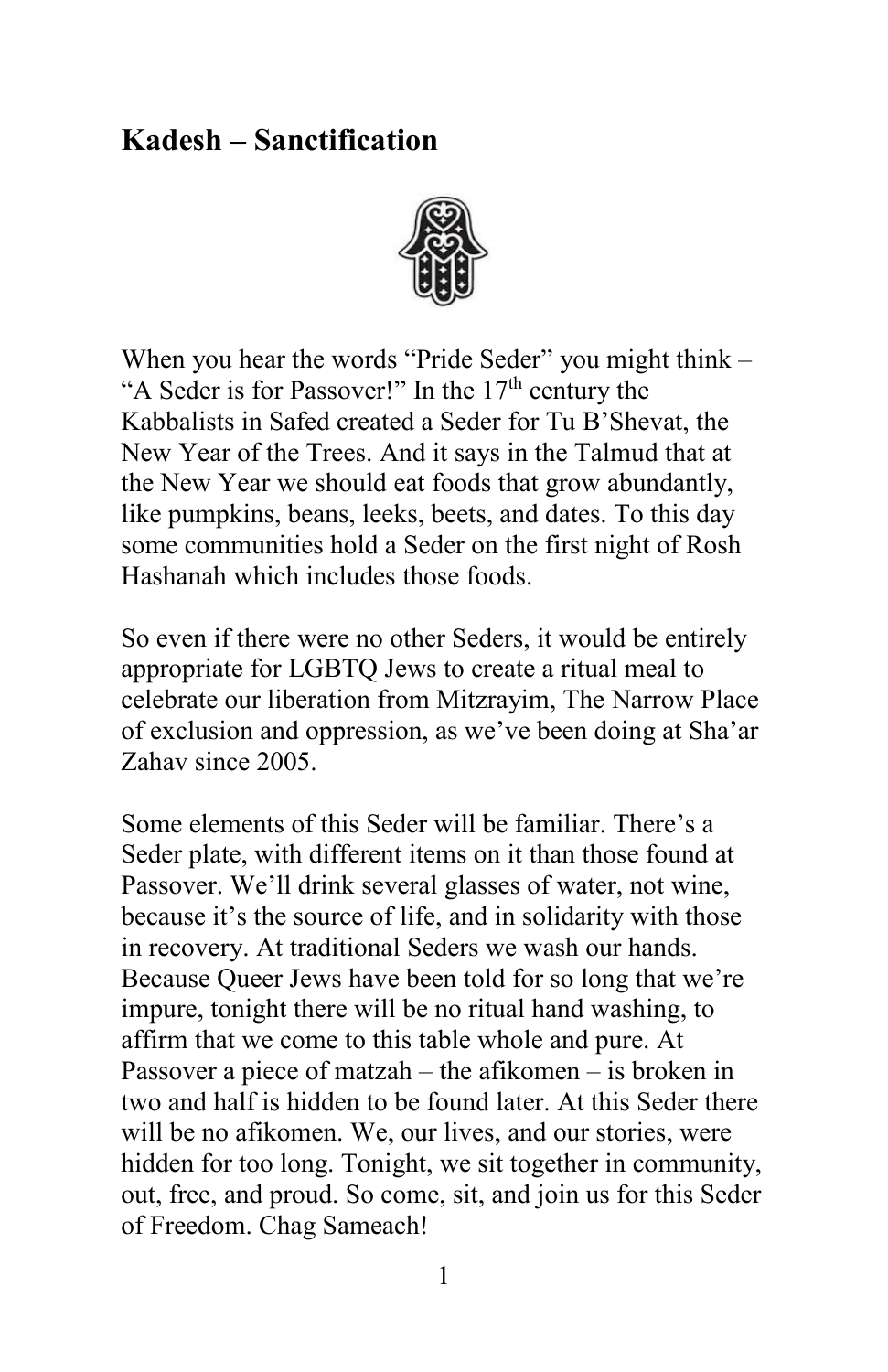#### **The Rainbow Candles**



We begin our Seder, not by lighting these rainbow candles but by letting them stand unlit, in all their radiant potential. These rainbow candles are a symbol of who we are in our different queer clans, and represent the full spectrum of the Jewish community, from Orthodox to Humanistic, from Ethiopian to Burmese Jews, along with everyone who is working for inclusion, here and around the world.

We invite you to close your eyes and breathe in the primal light that filled the universe before ever there were suns or stars. Now open your eyes again and let us recite together the traditional blessing said upon seeing a rainbow.

> *Baruch atah Adonai Eloheinu melech haolam, zokair habrit veneman brito, vekayam bemaamaro.*

*Bountiful are You, Eternal our God, ruler of the universe, who remembers the covenant, is faithful to Your covenant, and keeps Your promise.*



On this night that is different from other nights, let's recite our traditional words of celebration:

> *Baruch atah Adonai Elohenu melech haolam, shehechianu, vekiyimanu, vehigianu, lazman hazeh.*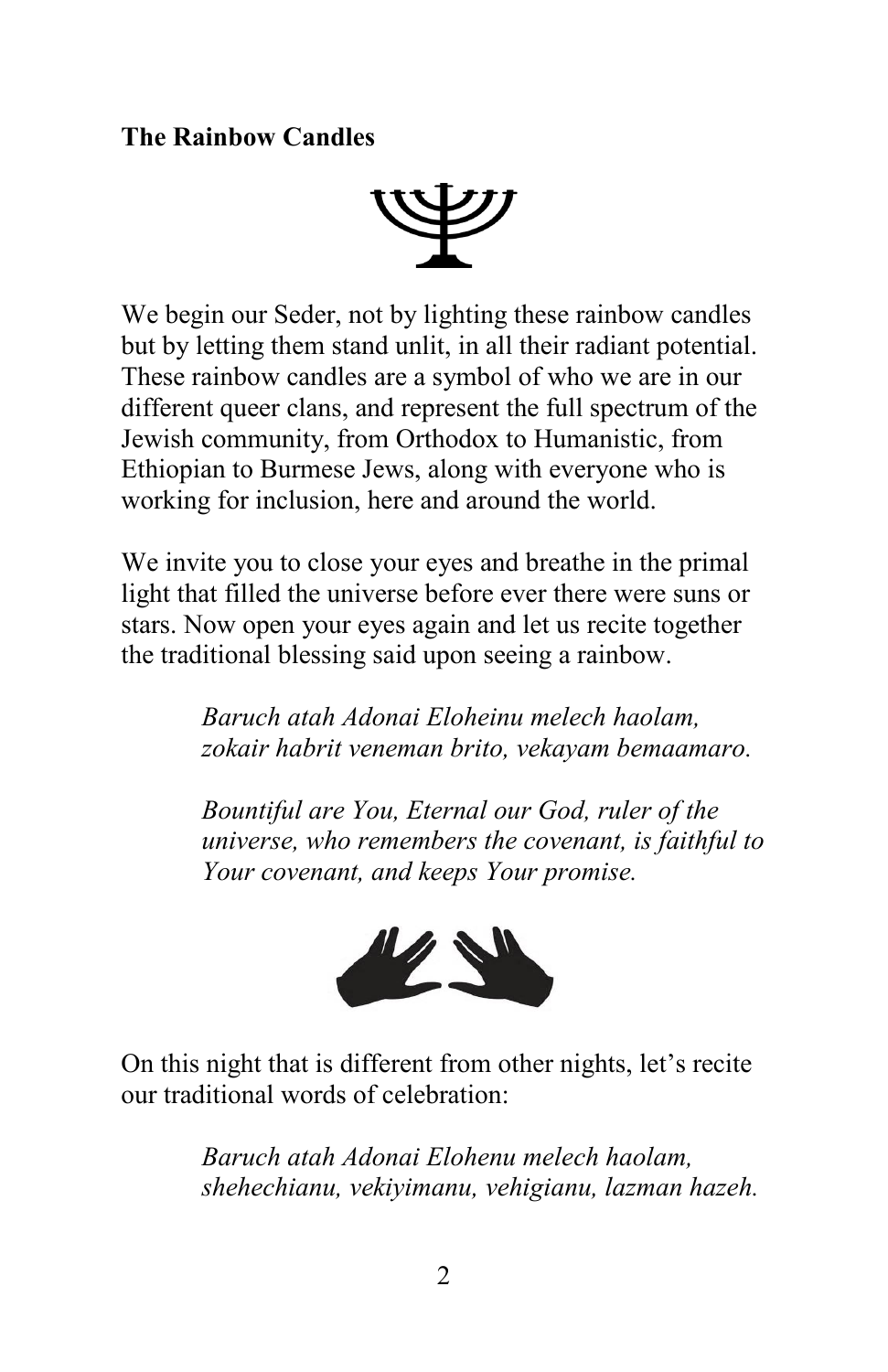*Blessed are You, Eternal our God, Ruler of the Universe, who has kept us in life, and preserved us, and enabled us to reach this season.*

# **The First Cup**

This cup is for the past. The water in this cup is clear, to remind us of our long historical invisibility. We drink tonight to those who were left out of the stories of our people. We drink to those who labored to restore their memories. And we drink to those who did not live to see this moment, knowing that we're part of a chain of generations who will not complete the work, but are still obliged to continue it.

> *Brucha at-Shechinah, Yo-tzer-et ha-olam Bo-reit ma-yim cha-yim. Blessed are you, Shechinah, Creator of the Universe, Who made living waters.*

### ♫ **All the World is a Narrow Bridge**

Reb Nachman of Bratzlav

*Kol ha'olam kulo, gesher tzar meod, v'haikar lo l'fached klal.* All the world is a narrow bridge, and the essential thing is to not succumb to fear.

#### **The First Breakout Group**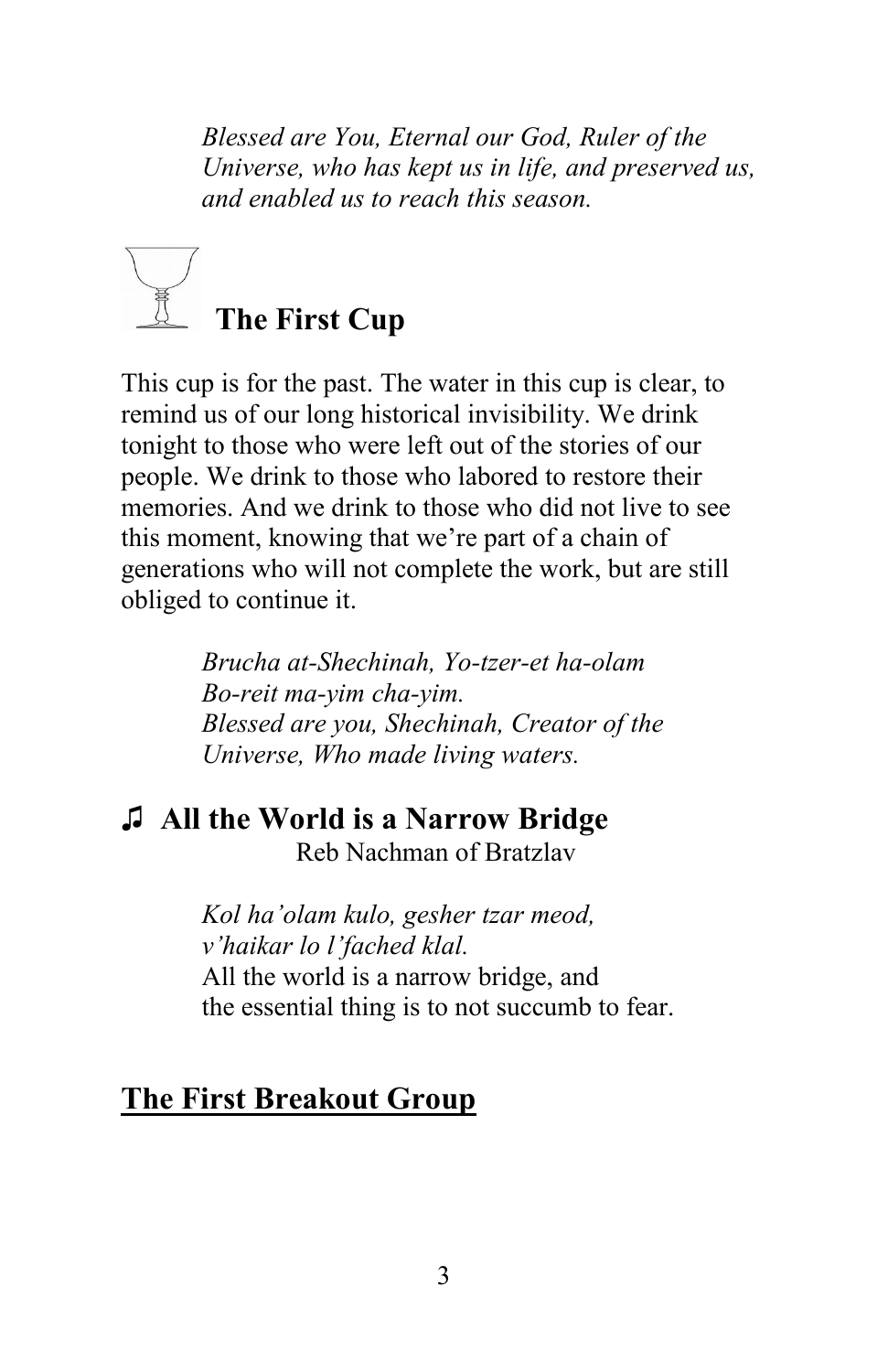#### **Our Pride Seder Plate**

We will now explore the symbolic meaning of the various items on our Seder Plate, and on yours if you created one.

#### **An Uncovered Loaf of Bread**



The uncovered loaf of bread reminds us of the sensuous sacredness of our own bodies, and that the physical world, which includes our bodies, is holy too. We acknowledge the deep spiritual nourishment of physical connection, as we are being kept apart from it in this time.

> *Baruch ata Adonai Elohenu melech haolam hamotzi lechem min haaretz Blessed are You, Eternal our God, ruler of the Universe, who brings forth bread from the earth.*

# T1T

One way in which this Seder is unlike any other Seder – is that you don't have to wait to eat. Now that we've said a blessing over the bread, please eat as we're reading and talking – and enjoy your meal.

#### **A Pink Triangle**

Under the Nazis, homosexuals wore pink triangles in the work camps, as Jews wore yellow stars. Today, some queer people have turned what was a badge of shame and a mark of death into a badge of honor, resistance, and identity.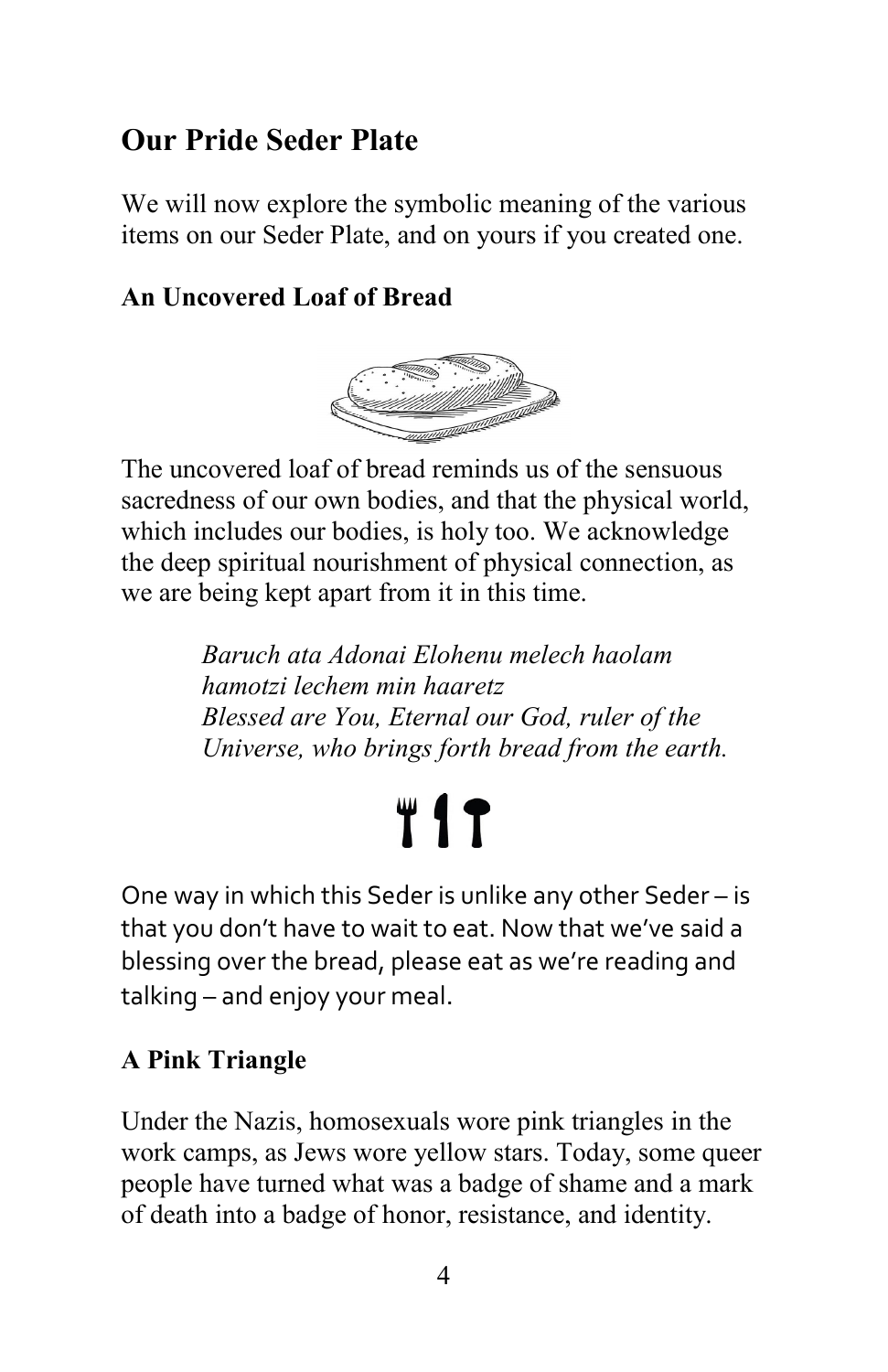*Blessed are those who have been marked, in all times and all places. May they always be remembered, through us and through our lives.*

#### **A Bundle of Sticks – the Faggot**

To remind us of the men, bound together and burned at the stake for their love of one another, and of the burning of women called witches, because they chose to live their lives outside the realm of the patriarchy, and by extension, everyone who is now oppressed, anywhere and everywhere.

> *Cursed is the flame that destroys, that kills. May it be snuffed out forever. And blessed are all of our siblings who died in years past. May their memories be a blessing, even if we do not know their names.*

#### **Bricks and Stones**

The bricks thrown at the police at the Stonewall Uprising in New York in 1969 remind us of these words from Psalm 118: "The stone that the builders rejected has become the cornerstone" and we ask what stones we've rejected. We remember the Western Wall of the Temple, which has stood through centuries of triumph and tears. If you have any stones, jiggle them in your hand as we ask ourselves: What walls must we build anew, what walls must we tear down?

> *In Egypt we made bricks as slaves. At Stonewall we used bricks to free ourselves. Blessed is the spirit of freedom and blessed is the One who moves us to free ourselves. Blessed are the bricks and stones, of Earth and from Earth, given voice by our actions.*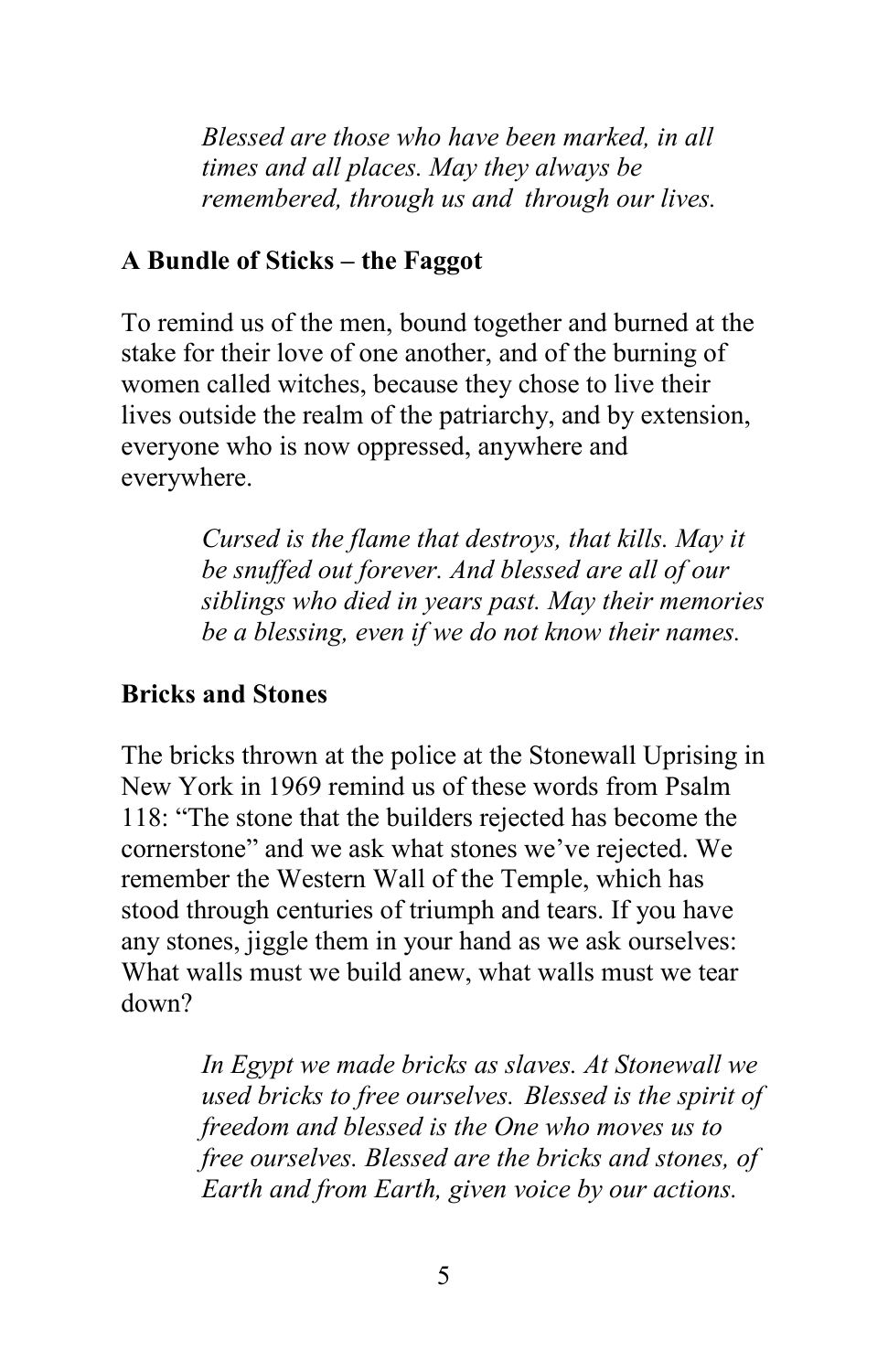#### **A Cup of Coffee**

Before Stonewall there were several earlier protests, led by trans people, at Cooper's Donuts in LA in 1959, and in San Francisco at Compton's Cafeteria in 1966. In response to violence, coffee cups were thrown at the police. At Pesach we have cups for Elijah and Miriam. Tonight we pour a cup of coffee to honor our heroes, past, present, and future. Coffee beans are the seeds in the fruit of the coffee tree, so inhale the aroma as we recite the blessing said over fruit:

> *Baruch ata Adonai Elohenu melech haolam, borei pri haetz. Praised are You, our Eternal God, ruler of the Universe, Who creates the fruit of the tree.*

#### **A Sea Shell**



In this strange time, when so many lives have been lost and we're sealed away from each other and meeting on screens – let's remember the power of a sea shell, its strength and endurance, which echoes our own down through time. If you have a sea shell, hold it, feel its solid beauty, and let us remember that just as our ancestors once crossed a sea to freedom, freedom is what we're moving toward – together.

> *Bountiful are you, Eternal Parent of all that is, who created creatures whose bones are on the outside of their bodies, to remind us of our own inner strength, endurance, beauty, and vitality, now and for all times.* **Amen**

6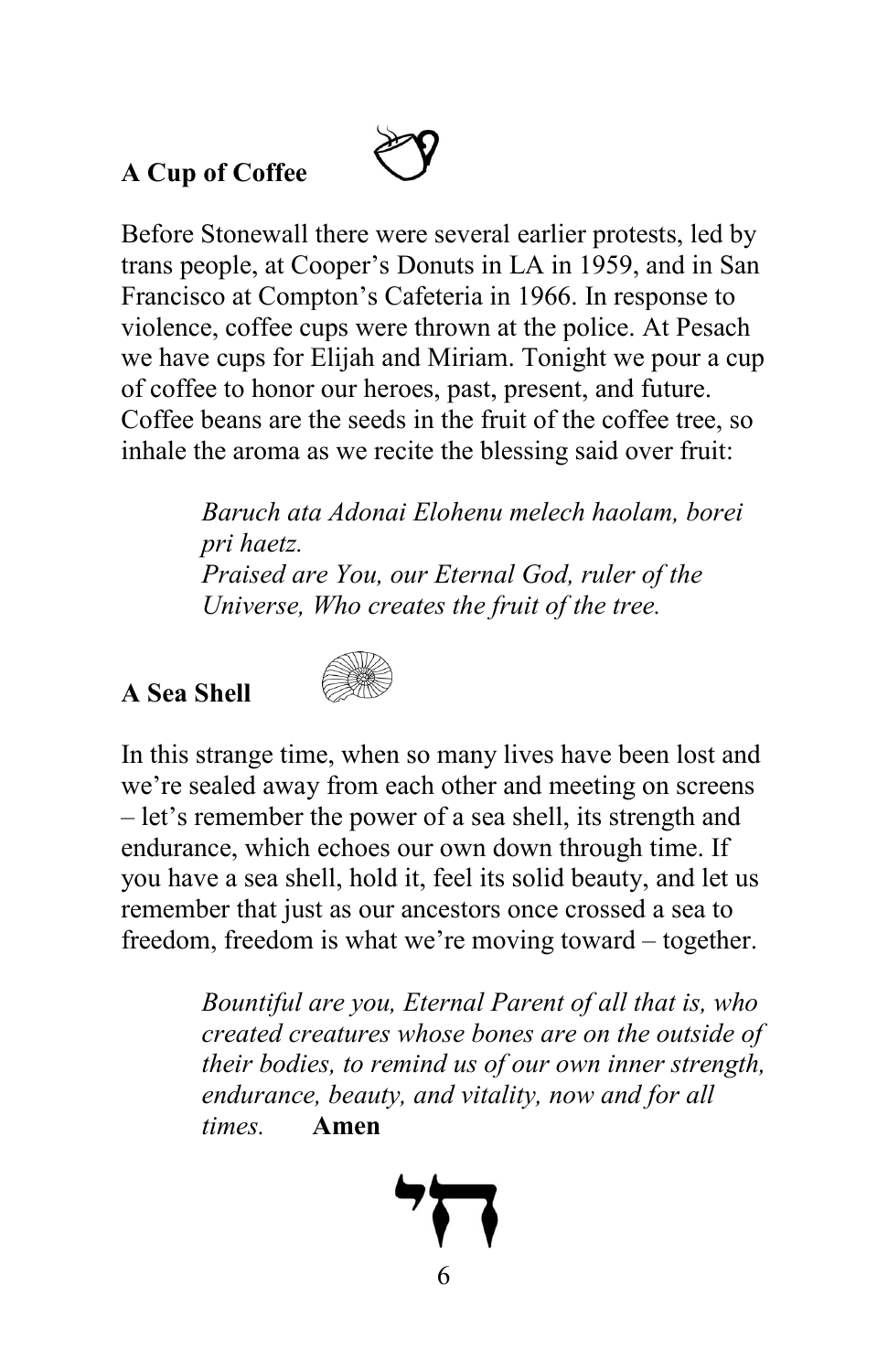

This cup is for those who fought back. The water in this cup is strong enough to carve great canyons from solid rock. The water of this cup gave our people the courage to rise up at Stonewall and other places. We drink this cup to remember them and be inspired by them. As we drink in this cup we take in its power.

> *Brucha at-Shechinah, Yo-tzer-et ha-olam Bo-reit ma-yim cha-yim. Blessed are you, Shechinah, Creator of the Universe, Who made living waters.*

#### **The Four Questions**

The four questions we ask at Passover begin with: "Why is this night different from all other nights?" Tonight we will ask four different questions.

#### **Why are we different from all other people?**

We are different from all other people because we come from every other people. Hitler could have killed all the Jews in the world, but if another Hitler were to rise up tomorrow who sought to kill all the LGBTQ people in the world, his solution would fail, for we are born into every family, nation, faith, on every part of the planet.

#### **What is our sacred role?**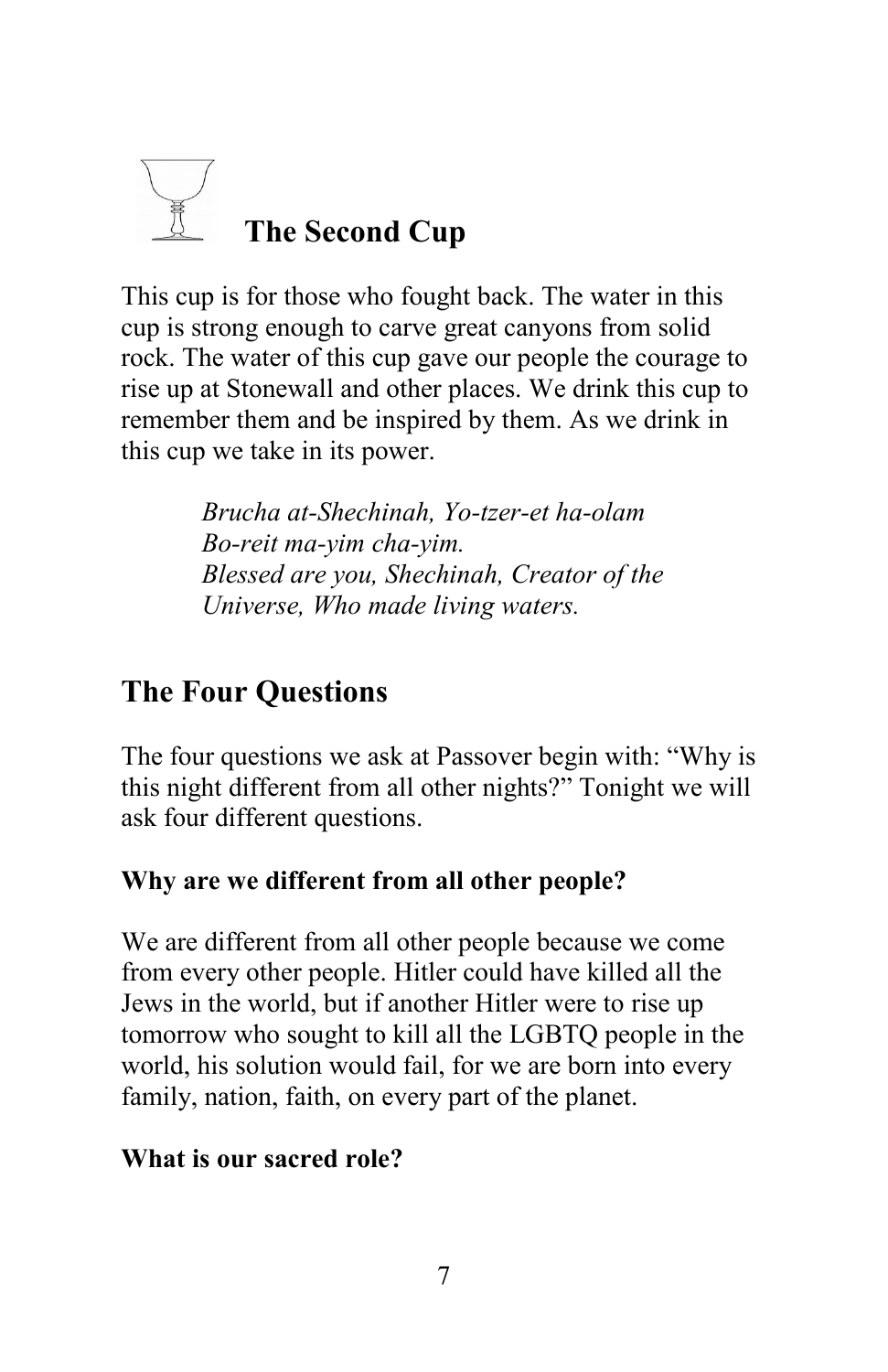Because we come from all other peoples, we are bridgebuilders and connectors. Because we live our lives in many different ways, between genders and sexes and varied ways of loving, we stand at the doorway of Possibility, and it is from this that we derive our sacred role in the world.

#### **How are we the same as all other people?**

We bleed as all people bleed, and we love and laugh and cry and sing as do all human beings. We want what everyone wants – peace and prosperity, freedom and equality, families and communities. Before we are transgender, bisexual, intersex, lesbian, gay, we are human, and we share our humanity with everyone in the world.

#### **What is our story?**



We were once slaves of our own people, left out of our people's story. We were unseen, hated, called an abomination worthy of death. But with mighty hands and outstretched arms, we have taken control of our destinies. Had our ancestors at Stonewall and other protests not begun our liberation, we and those who follow us might still be enslaved to the pharaohs of the present.

So even if all of us were endowed with wisdom and were thoroughly versed in the Torah, it would still be our duty to tell of our movement toward rights, inclusion, and freedom from oppression in the Narrow Place. We cannot tell it all, cannot name all the names of the people who led us out of oppression and into Freedom.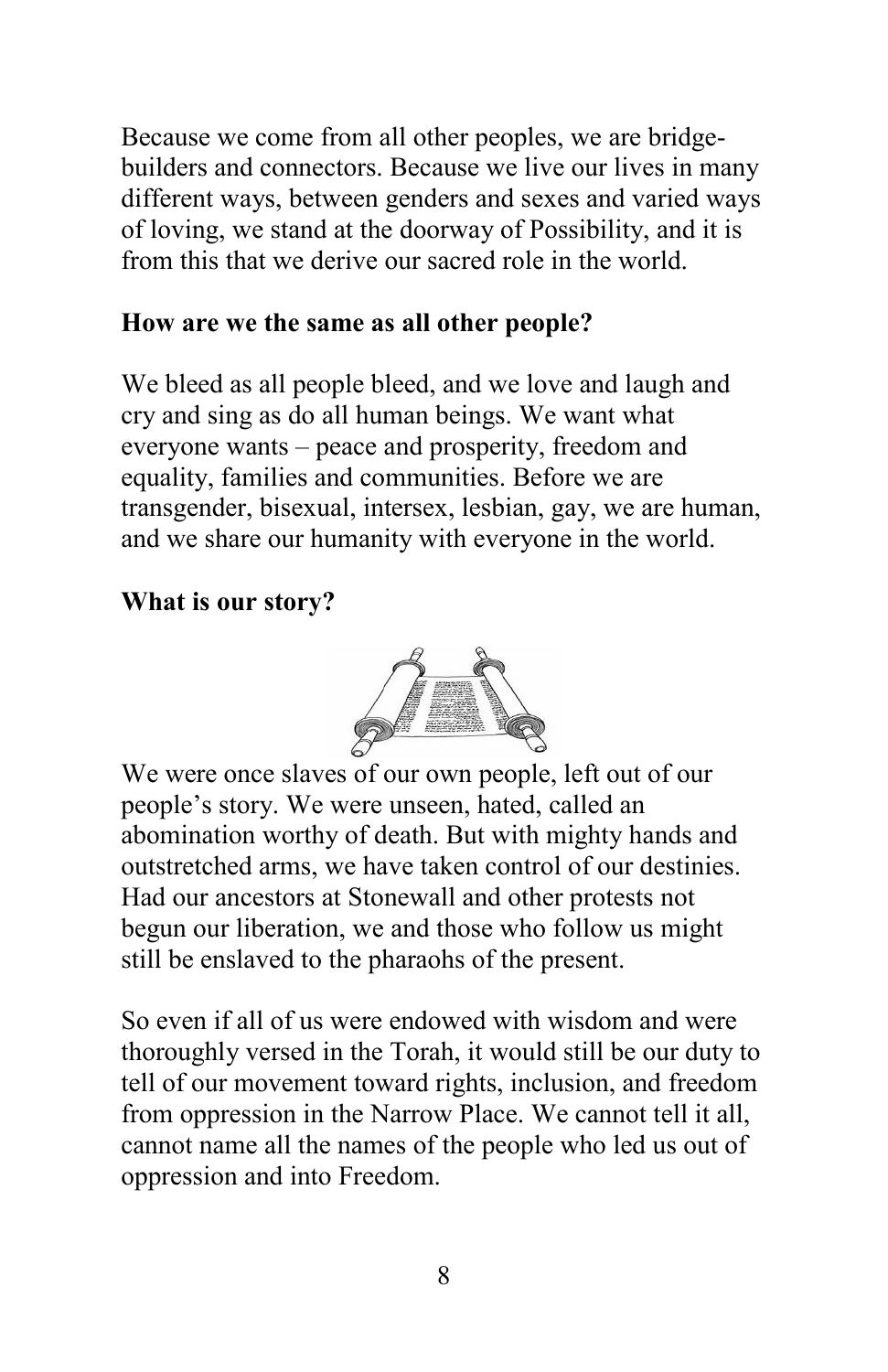For each tale we tell, others shimmer behind them. And for each name that we remember, other names call out from the past. May all who are hungry for this story come and listen. For to dwell on the story of our liberation is indeed praiseworthy and part of the journey toward freedom for all of us.

#### **The Second Breakout Group**



Like rain, like streams, like rivers flowing toward the sea, the water of this cup is about change, about movement, about trans-formation. This is the cup we drink to honor what we are doing in our lives right now. We take it into ourselves and merge with its fluid creativity, for life began in water and we are mostly water ourselves.

> *Brucha at-Shechinah, Yo-tzer-et ha-olam Bo-reit ma-yim cha-yim. Blessed are you, Shechinah, Creator of the Universe, Who made living waters.*

#### *♫* **Sing to God a New Song -** Psalm 96:1

*Shiru l'Adonai shir chadash. Shiru l'Adonai kol ha'aretz. Shiru l'Adonai barchu shemo. Basru m'yom l'yom yeshuato.* 

Sing to the Eternal, Sing a new song. Sing to the Eternal, all across the land. Sing to the Eternal. Bless the Eternal's name. Sing every day of the Eternal's salvation.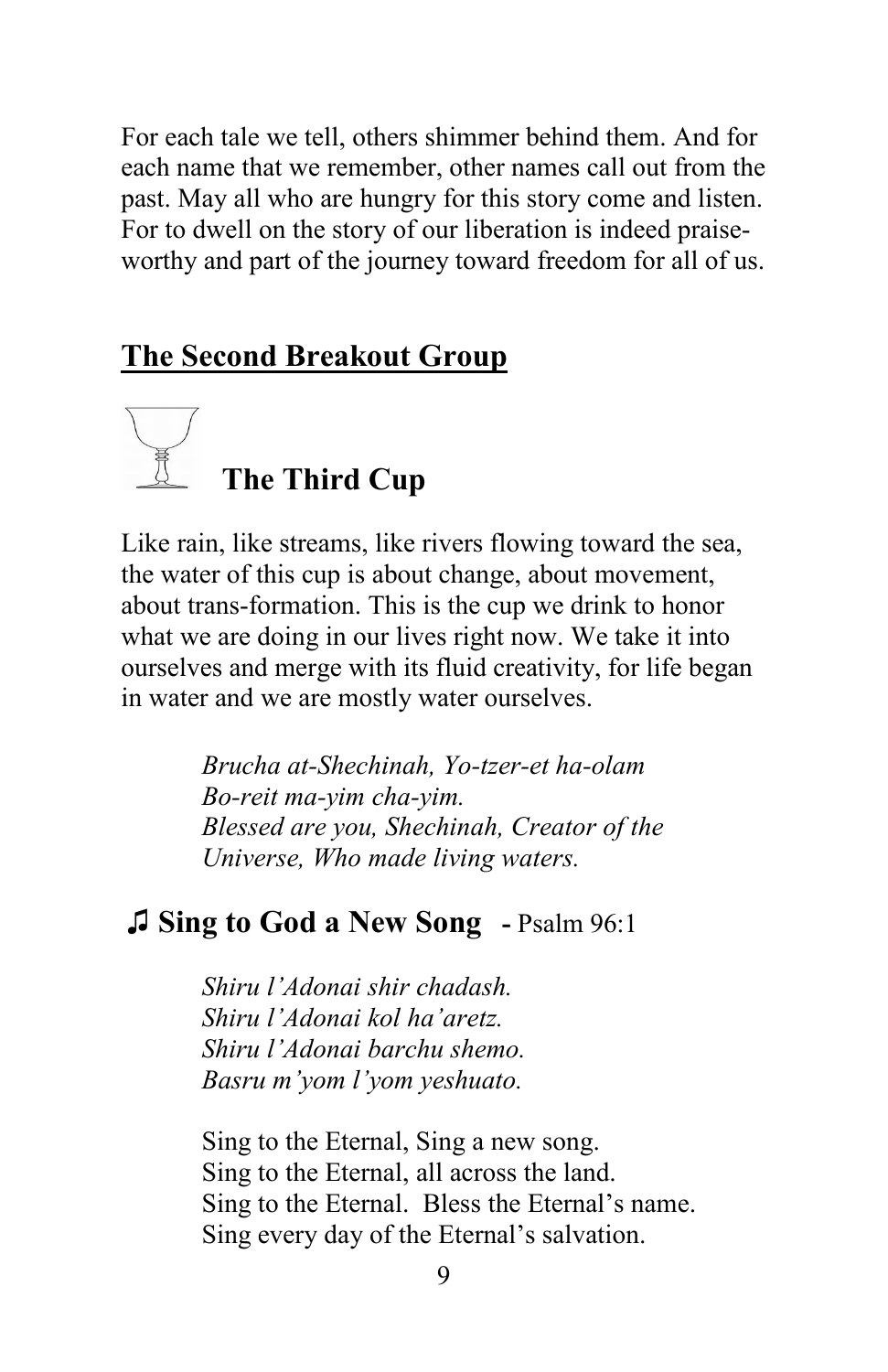#### **Kaddish: Remembering Our Ancestors**

The world's first homosexual and transgender rights organization was formed in Berlin in 1897 by a prominent Jewish doctor, Magnus Hirschfeld. You've probably seen the photograph of Nazis burning books, which was taken in 1933 at the institute he founded. Over 12,000 books were destroyed. Hirschfeld was lecturing in France, never returned to Germany, and died in 1938, a broken man.

It isn't customary at a Seder to say Kaddish, the prayer recited by mourners. But this isn't a traditional Seder, and now, when in this nation and around the world we're in mourning for those who died from hatred, from violence, and from disease, let's pause for a moment to remember Dr. Magnus Hirschfeld and all the people down through time who have given their lives in this struggle.

# **The Fourth Cup**

This cup is for those yet to come. The water in this cup is clear, but this isn't the cup of invisibility. It's a cup that holds clarity of sight, clear hearts, clear minds, clear action. Let all who are thirsty come and drink.

> *Brucha at-Shechinah, Yo-tzer-et ha-olam Bo-reit ma-yim cha-yim. Blessed are you, Shechinah, Creator of the Universe, Who made living waters.*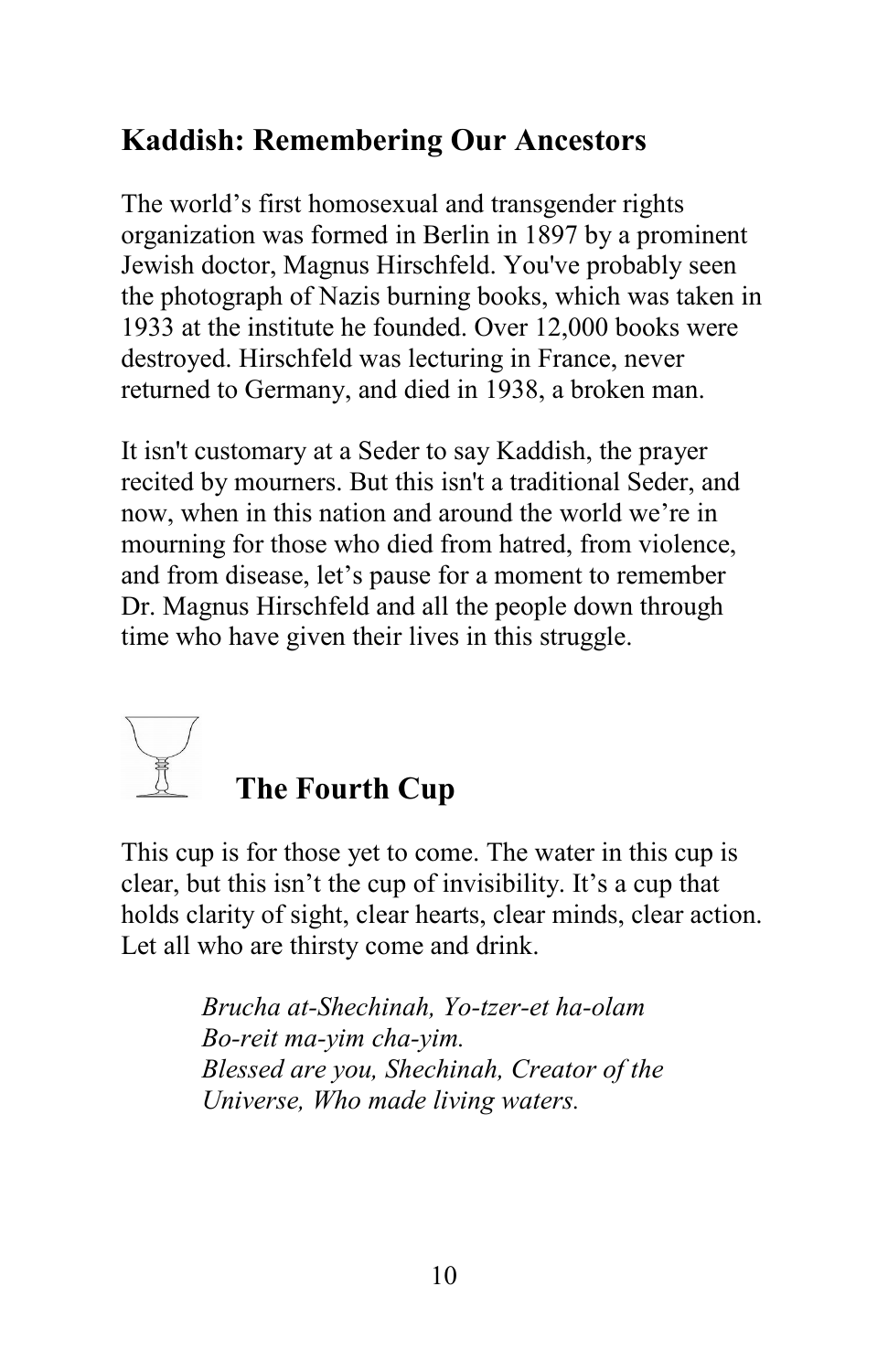

We will now continue our Seder with the Birkat HaMazon, the Grace After Meals.

In the ancient Grace after Meals we say: "Blessed are you, Eternal One, Creator of the universe, who feeds the world with Your goodness, with grace, with loving kindness and tender mercy. You give food to all flesh, and Your loving kindness endures forever."

We say these words knowing that many people, including our people, Jewish and queer, have often lacked food, comfort, safety, and spiritual sustenance. Gathered together, we say these words, after telling our stories and sharing this meal, with a commitment to do our part to make them true. As we have been given food and drink, may all who are hungry and thirsty be nourished, in body and in spirit, through Your bounty and through our actions. And let us say: Amen.

*♫ B'rich rachamana malka d'alma ma-reh d'hai pi'ta. You are the Source of Life for all that is, and Your blessing flows through me.*

#### **Nirtzah: Conclusion**

At Passover we open our doors to Elijah. Tonight our doors are open to everyone, in this mystical way, and we are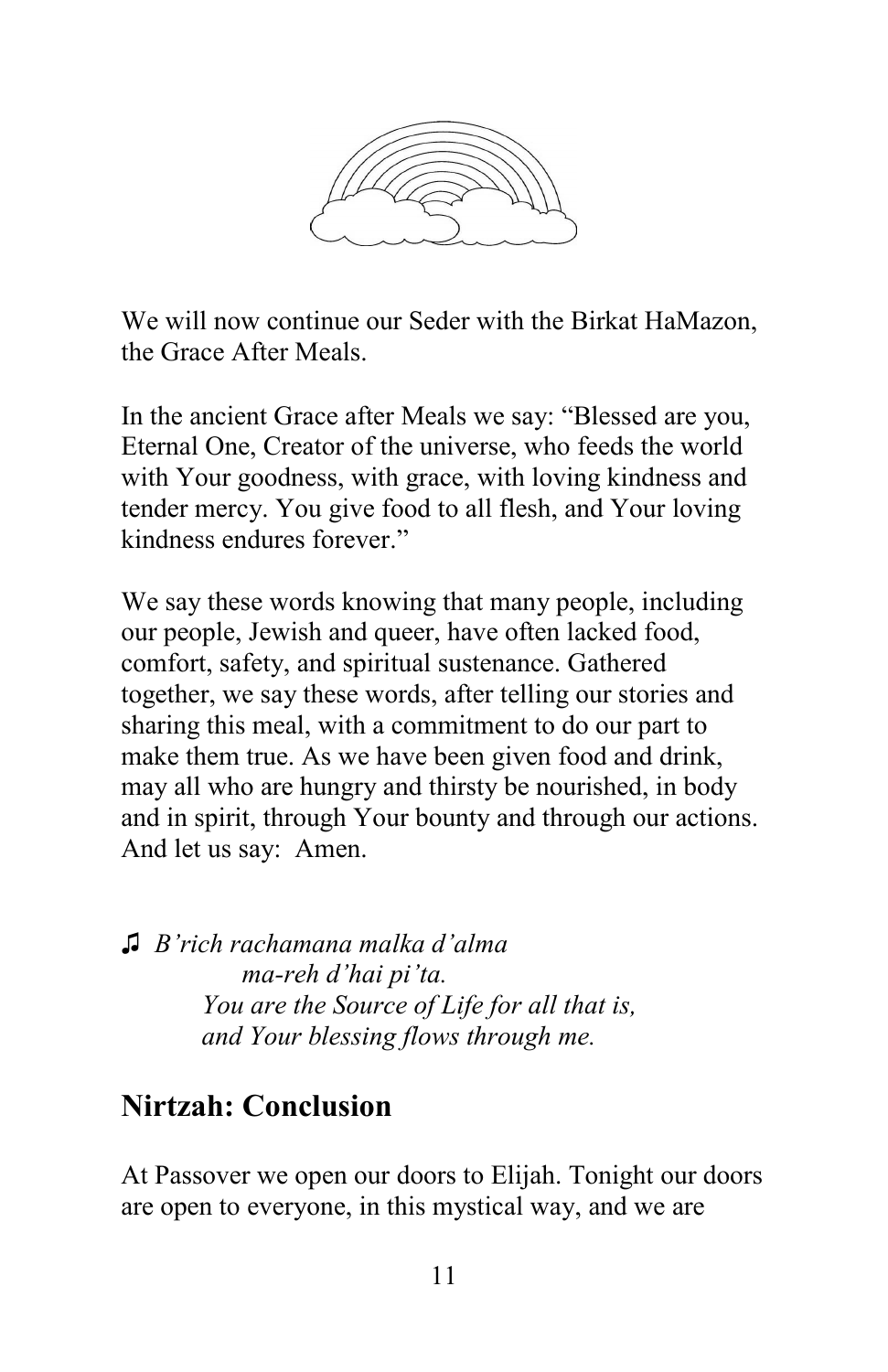gathered here together, out and proud. We are the teachers and prophets the world has been waiting for. Take a minute to scroll through the screens and look at everyone gathered here. And now let us breathe together for a moment in silence, and feel the blessings of who we are flow through us, and then out into the world.



#### **The Seal of Completion**

Though neither the work nor the remembering will ever be finished in our lifespan, we have completed this Seder. May our words here tonight have meaning throughout the coming year; may all of us feel a deep sense of pride when the calendar next swings to the end of June. May we recognize that liberation is not a destination, but an on-going labor of love, and that no one is free until everyone is free. May it be so, speedily and soon, and let us say, 'Next year in…' Not next year, but: 'Now. Not anywhere else, but here and now, everywhere and always.'

Amen. Amen. Selah.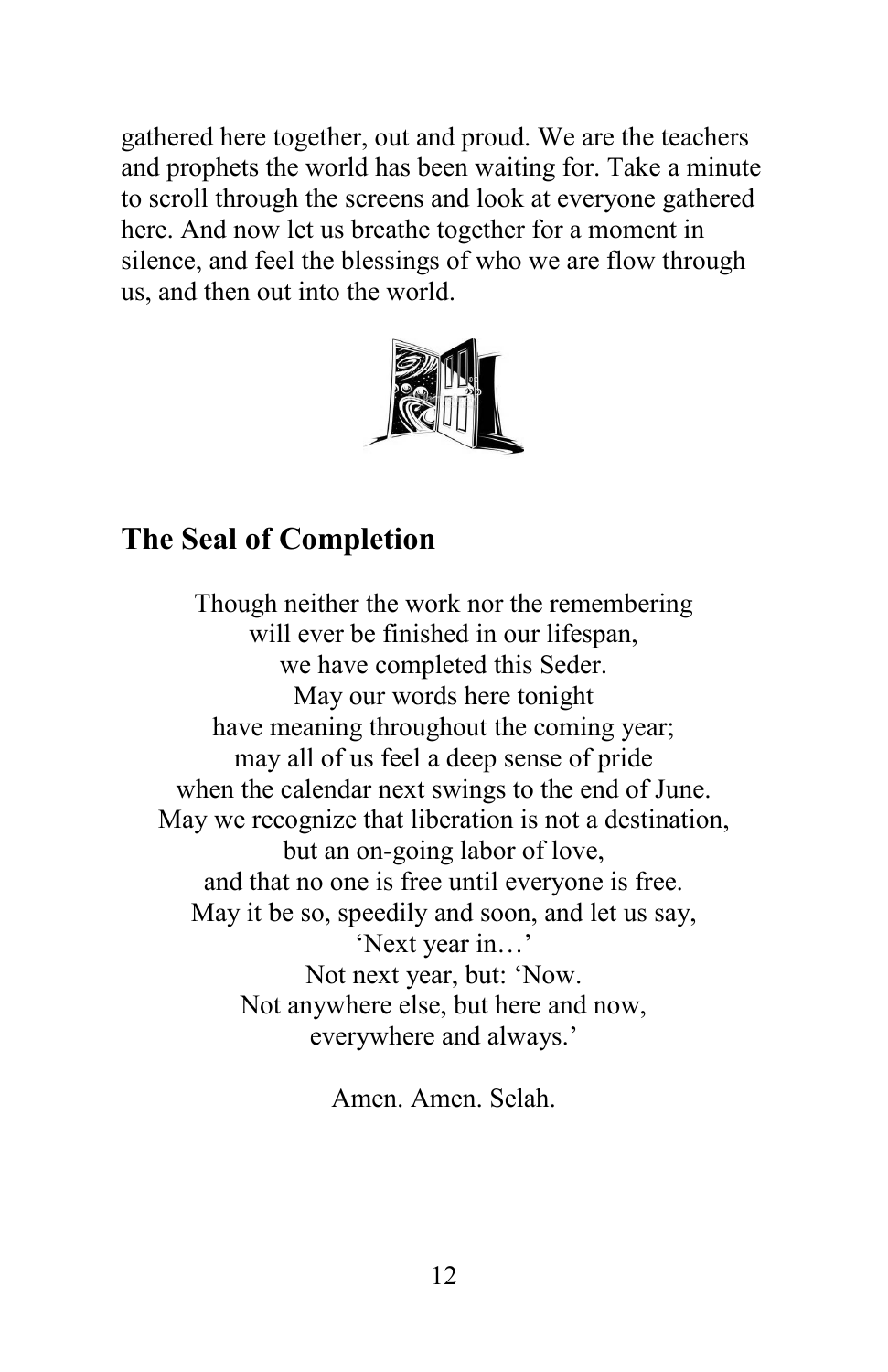

It's an old Sha'ar Zahav tradition at the end of a service for everyone to rise, link arms, and join together in song. We began doing this in the years when we were a new community, in a time when it was dangerous for people like us to touch in public, as it still is in many places in the world.

From its founding in 1977, at Sha'ar Zahav, reaching out to touch each other was a powerful form of healing and an affirmation of who we are and about the ways that we're all connected. So please rise as you are able and joyously reach out your arms across your screen, and, linked together in this way, soulfully and energetically, please join us in our closing song.

#### *♫* **Oseh Shalom**

*Oseh shalom bimromav Hu ya'aseh shalom aleynu Ve'al kol yisrael / Ve'al kol ha'olam Ve'imru Amen*

The One who makes peace in the high places Shall make peace upon us And upon all Israel / upon all the world And say Amen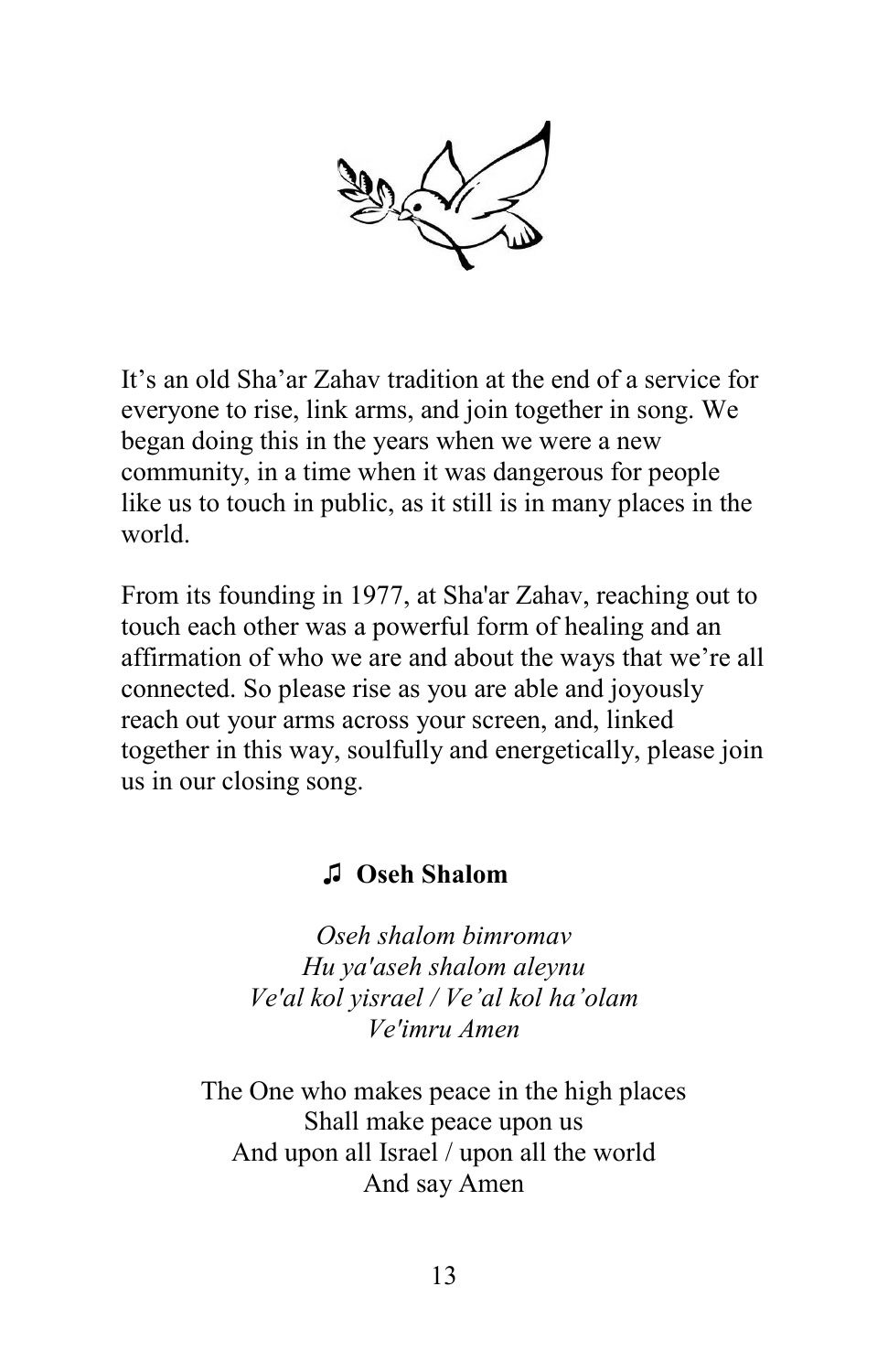#### *The Story of this Seder and Haggadah*

In July 1995 at the 6th Aleph Kallah in Colorado, at a meeting of the Gay& Lesbian Mishpocha, Ray Schnitzler shared copies of the Berkeley Queer Minyan's *Queer Pride Seder*, written with Susie Kisber. Mark Horn brought a copy back to the Gay and Lesbian Committee of B'nai Jeshurun in New York, and wrote a text unique to them, using elements of the Berkeley Haggadah. That text, *The Stonewall Shabbat Seder*, was 1<sup>st</sup> used in 1996 at a Seder held on the Shabbat before Gay Pride Day in New York.

Mark Horn gave a copy of that text to Andrew Ramer. In 2004 he gave copies to Rabbi Angel and Joss Eldredge, a member of Sha'ar Zahav's Queer Torah Study Project, who began writing a Haggadah based on it for Sha'ar Zahav which she shared with Andrew. With guidance from Rabbi Angel they created an expanded text. A call was put out and many members responded with words that were used for the first SZ Pride Freedom Seder in 2005. Sha'ar Zahav has hosted a Pride Seder every year since then, except for 2018.

Over time texts were edited and passed back and forth between Ramer and Horn so many times that it's often impossible to know who wrote what. The text we read tonight has been edited and condensed from previous versions. With thanks to everyone whose work shaped and reshaped this Haggadah over the years, and to everyone who helped to create and manifest this Seder. And we thank all of our tribe, known and unknown, who had the vision, strength, and courage to leave the Narrow Place in order to claim our seats at the Jewish table.